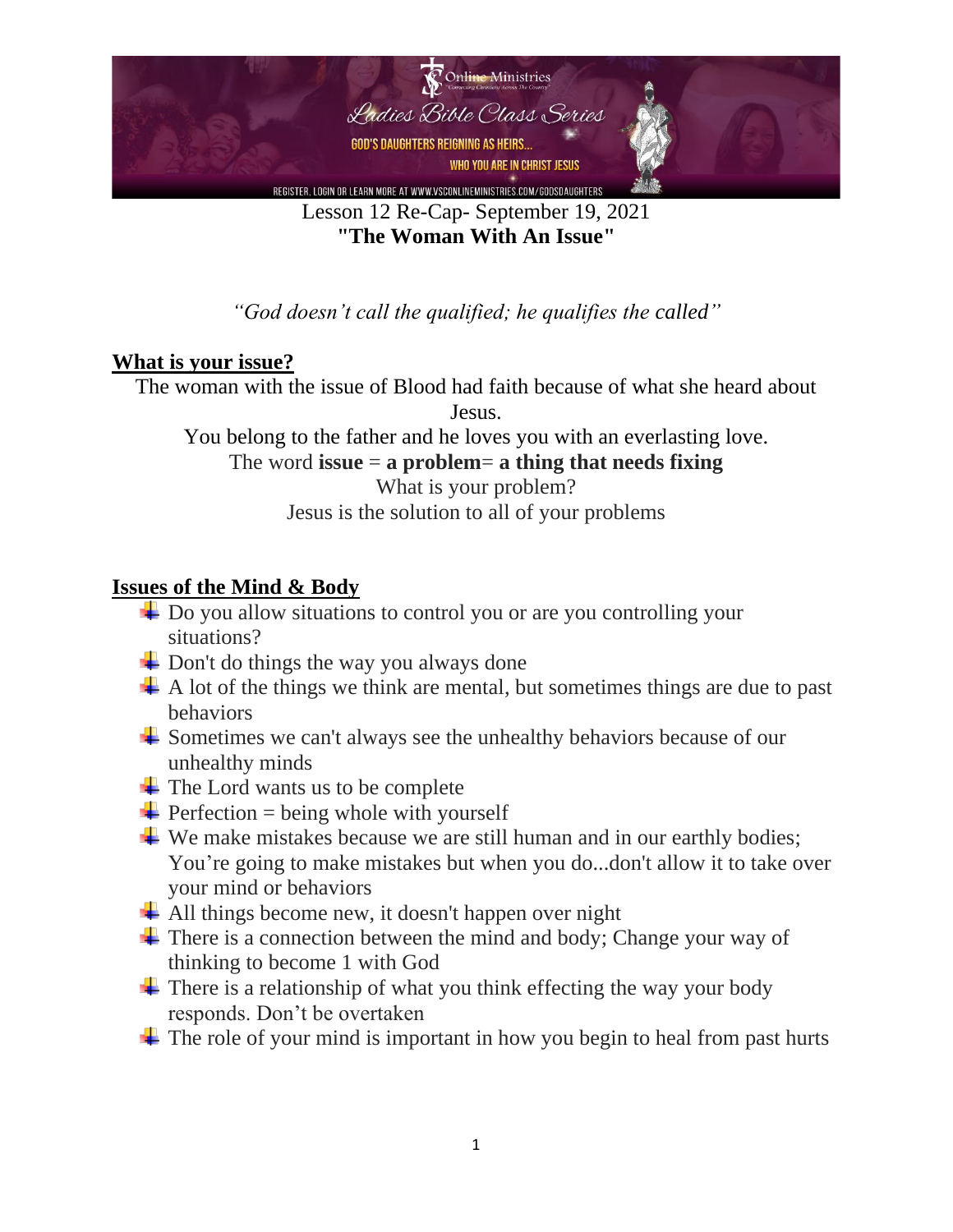

Lesson 12 Re-Cap- September 19, 2021 **"The Woman With An Issue"**

## **A healthy mind makes all the difference (in how you see yourself and how you process issues)**

 $\overline{\text{F}}$  The Lord wants us to be sound in mind

The body, mind, spirit

**Spirit** =what God gives, and we have no control over how he gives it **Mind**= what dictates the things that come from out of you

**Soul**=your mind, your will, your emotions, it's the part we must work on daily

- $\overline{\phantom{a}}$  We must put good and Godly things in our mind. Because if the mind gives wrong direction it effects the body. Your body is just a vehicle it does whatever the mind tells it to do
- ↓ Mental health issues are real; sometimes, life will cause you to have issues.
- You must go the doctor(the Lord)...get help when you need it
- $\overline{\phantom{a}}$  Make up your mind to get the solution for your issues
- $\overline{\phantom{a}}$  Behaviors are sometimes a result of not following God
- Your mind is a filtering system, if you work to filter out the junk then God can step in and provide peace of mind.
- $\overline{\phantom{a}}$  What's in your mind is how you see yourself

What do you see when you look in the mirror?

Look in the mirror and tell yourself you are beautiful!

# YOU ARE NOT YOUR PAST

### Living in the past will poison your future!

Your sitting at the table covered with God's tablecloth of righteousness